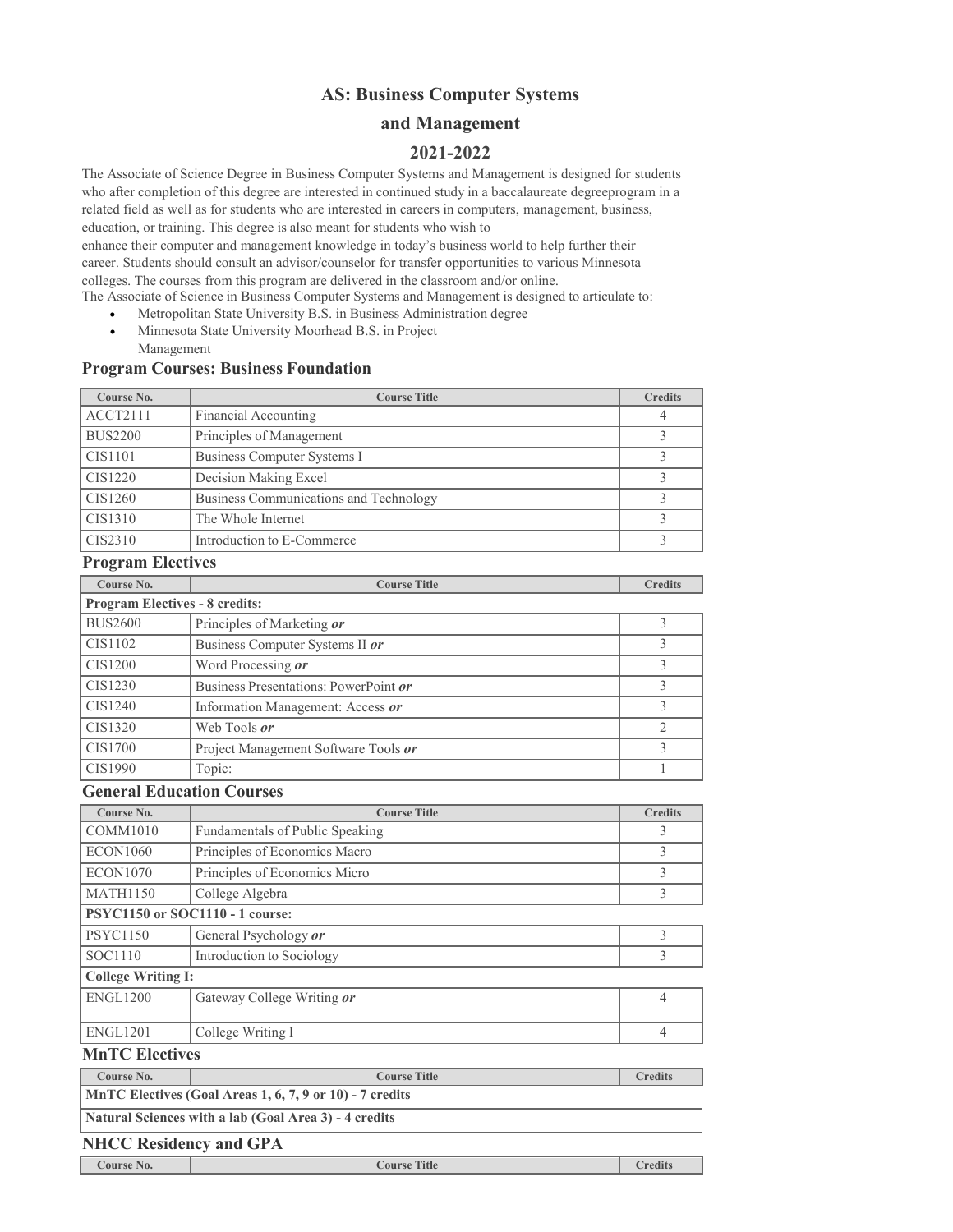### **15 Credits must be earned at NHCC:**

#### **2.00 overall GPA for NHCC courses**

**Total Credit Required 60**

### **Degree Requirements**

2.00 overall GPA for NHCC courses **Program Outcomes**

Knowledge of Human Cultures and the Physical and Natural World, focused by:

- Effective use of up-to-date technology and computer applications.
- Develop management and business principles, advanced technical and communication skills alongwith critical, independent and creative problem solving skills.

Intellectual and Practical Skills, focused by:

- Competent use of digital resources to access and evaluate information usingcurrenttechnology to perform basic business tasks.
- Demonstrate global thinking, working in teams, applying knowledge and focusing onhands-on real world situations.
- Develop team work, and critical and creative thinking practices to become more effective,efficient and productive.

Personal and Social Responsibility and Engagement, focused by:

- Collaborate as a member of a team solving diverse and complex problems common in businesstoday.
- Develop ethical practices in using technology.Integrative
- and Applied Learning, including:
	- Integrate computer technology as it relates to a career in variety of business careerpathways.

Upon completion of the program the student will be prepared for entry level work in the business, computer, or management field. Courses in this degree may transfer to four-year colleges. Consult withan advisor for further information.

#### **Program Accreditation**

Accreditation Council for Business Schools and Programs, 11520 West 119th Street, Overland Park, KS66123

#### **Degree Information**

The Associate of Science (A.S.) degree is intended for students whose primary goal is to complete the credentials for a specific career and/or prepare for transfer to complete a bachelor's degree at a college oruniversity with whom North Hennepin Community College has an articulation agreement. The A.S. degreeprovides a balance of general education courses and the required scientific, professional or technical courses in the degree program. A student shall:

Earn a minimum of 60 semester credits as required in the program, with a grade point average of 2.00

(C) or above in courses taken at North Hennepin Community College. Specific programs may have additionalrequirements or a higher minimum grade point average.

Earn a minimum of 15 semester credits at North Hennepin Community College. A student mustcomplete at least 50% of career specific courses at North Hennepin Community College.

Earn 30 credits in at least 6 Minnesota Transfer Curriculum (MnTC) goal areas. Earn 30 professional/technicalcredits.

Have four years to complete the graduation requirements as published in the catalog in effect at the timeof their initial enrollment. Students taking more than four years to complete their graduation requirements may follow any catalog published during the fouryear period preceding their graduation.